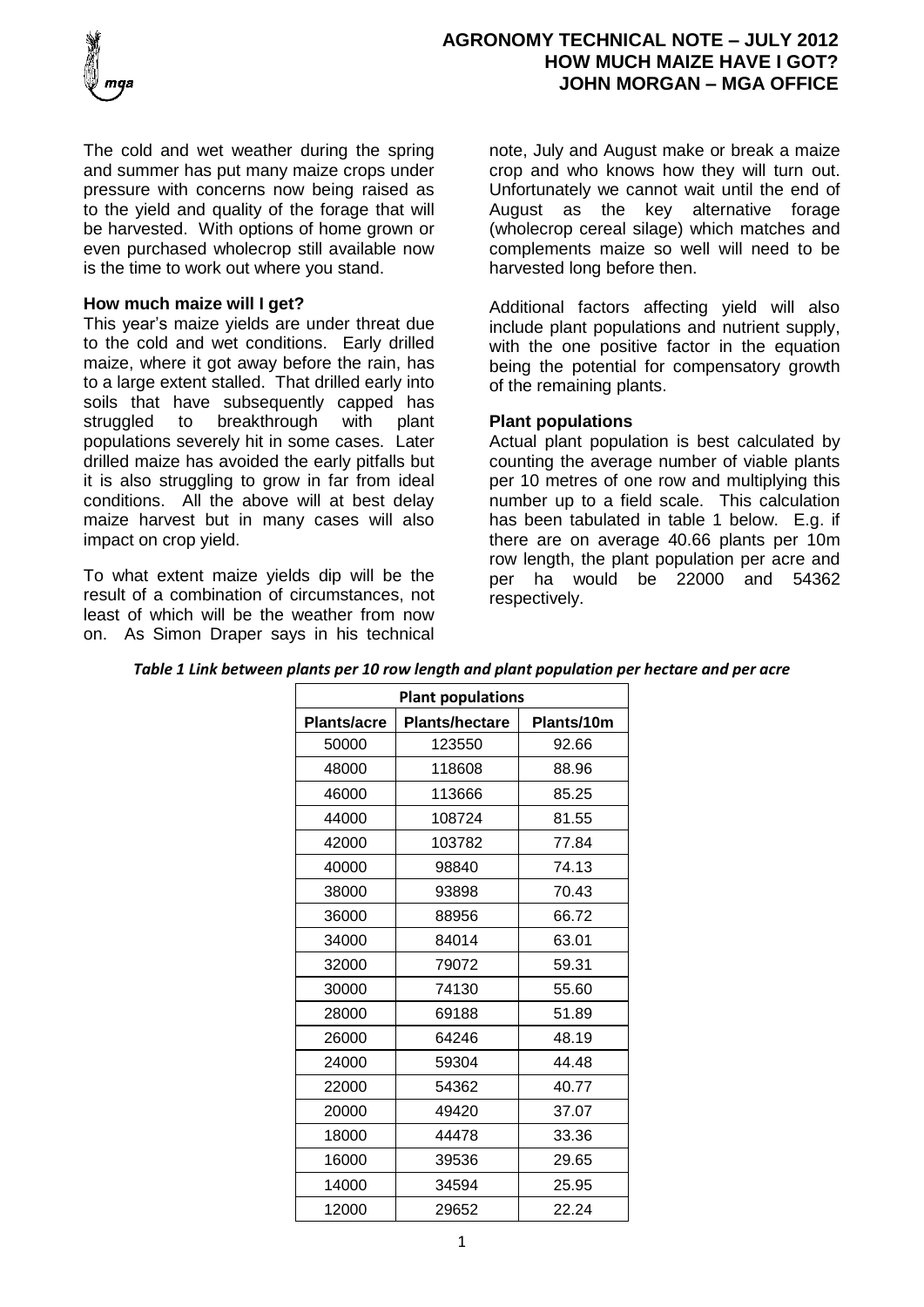#### **Compensatory Growth**

Little data is available as to the potential for compensatory crop growth to make up the difference in yield of crops of target plant populations and those with fewer plants; however it is generally accepted that some form of compensatory growth does take place. Table 2 below, based on a target yield of 18 tonnes per acre (44.5 tonnes/ha) shows how yield losses can be mitigated by compensatory growth. Please note that the rates of compensatory growth are our guestimates and are not based on published data. They should be used as a guide only.

#### **Weather related yield penalties**

In addition to any compensatory growth adjustments, the likely impact of past and present weather also needs to be taken into account when forecasting final crop yields. Table 2 shows the potential impact of a 15% and 30% weather related yield reduction. The figures can be used as a guide as to the impact of the poor weather on yield potential. Using table 2 it is possible to forecast a yield for field with different plant populations. E.g. a 40000 plant per acre crop will yield in the region of 11088 kg per acre, assuming a 30% weather related yield adjustment.

*Table 2 Plant population and weather factors combined to show potential overall impact on maize yield using two 15% and 30% weather related yield reductions.* 

| <b>Overall Crop Yield</b> |           | <b>Yield based on</b> | <b>Plant populations</b> |                       |
|---------------------------|-----------|-----------------------|--------------------------|-----------------------|
| 15% yield                 | 30% Yield | compensatory          |                          |                       |
| reduction                 | reduction | growth at lower       | Plants/acre              | <b>Plants/hectare</b> |
|                           |           | plant populations     |                          |                       |
| Kg/acre                   | Kg/acre   | (kg/acre)             |                          |                       |
| 15300                     | 12600     | 18000                 | 50000                    | 123550                |
| 14982                     | 12338     | 17626                 | 48000                    | 118608                |
| 14639                     | 12056     | 17222                 | 46000                    | 113666                |
| 14272                     | 11753     | 16790                 | 44000                    | 108724                |
| 13880                     | 11431     | 16330                 | 42000                    | 103782                |
| 13464                     | 11088     | 15840                 | 40000                    | 98840                 |
| 13023                     | 10725     | 15322                 | 38000                    | 93898                 |
| 12558                     | 10342     | 14774                 | 36000                    | 88956                 |
| 12069                     | 9939      | 14198                 | 34000                    | 84014                 |
| 11555                     | 9516      | 13594                 | 32000                    | 79072                 |
| 11016                     | 9072      | 12960                 | 30000                    | 74130                 |
| 10453                     | 8608      | 12298                 | 28000                    | 69188                 |
| 9865                      | 8124      | 11606                 | 26000                    | 64246                 |
| 9253                      | 7620      | 10886                 | 24000                    | 59304                 |
| 8617                      | 7096      | 10138                 | 22000                    | 54362                 |
| 7956                      | 6552      | 9360                  | 20000                    | 49420                 |
| 7271                      | 5988      | 8554                  | 18000                    | 44478                 |
| 6561                      | 5403      | 7718                  | 16000                    | 39536                 |
| 5826                      | 4798      | 6854                  | 14000                    | 34594                 |
| 5067                      | 4173      | 5962                  | 12000                    | 29652                 |

\*1% compensatory growth increase assumed as plant populations drop by 1000 plants per acre.